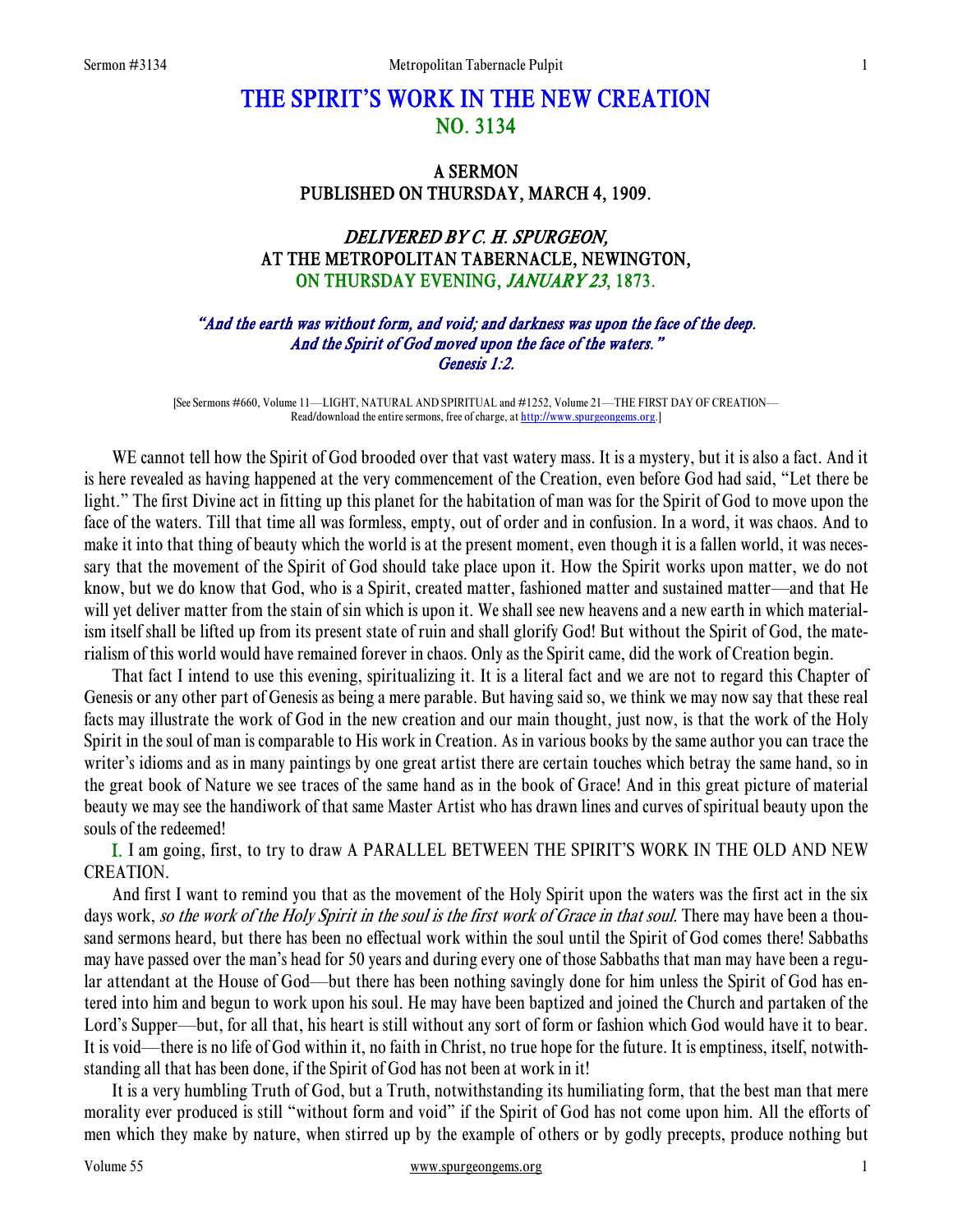chaos in another shape! Some of the mountains may have been leveled, but valleys have been elevated into other mountains. Some vices have been discarded, but only to be replaced by other vices that are, perhaps, even worse. Or certain transgressions have been forsaken for a while, only to be followed by a return to the same sins, so that it has happened unto them, as Peter writes, "according to the true proverb, The dog is turned to his own vomit again, and the sow that was washed to her wallowing in the mire." Unless the Spirit of God has been at work within him, the man is still, in the sight of God, "without form and void" as to everything which God can look upon with pleasure. What? Is it so when a man has made great efforts and has really done his best? Yes, for, "that which is born of the flesh is flesh." Even when the flesh does its best, its fairest offspring is still only flesh! Water will naturally rise as high as its own source, but without extraneous pressure, it will never rise any higher. And humanity may rise as high as humanity can rise, but it can never get any higher until the Spirit of God imparts a supernatural force to it. "Except a man be born-again (born from above), he cannot see the Kingdom of God." The very first act in the great work of the new creation is that the Spirit of God moves upon the soul as He moved upon the face of the waters.

The second thing I ask you to note is that *to this work nothing whatever is contributed by the man himself.* "The earth was without form and void," so it could not do anything to help the Spirit. "Darkness was upon the face of the deep." The Spirit found no light there—it had to be created. There was nothing whatever there to help the Spirit of God—no agencies at work to say to Him, "We have been preparing the way for Your coming. We needed Your assistance. We were waiting for You and we rejoice that You have come to finish the work that we have begun." There was nothing of the kind! And sad as the Truth is, in unregenerate man there is nothing whatever that can help the Spirit of God. The heart of man promises help, but, "the heart is deceitful above all things, and desperately wicked." The will has great influence over the man, but the will is depraved, so it tries to play the tyrant over all the other powers of the man and it refuses to become the servant of the eternal Spirit of Truth! If I am never to preach the Gospel to a sinner till I see something in him that will help the Holy Spirit to save him, I shall never be able to preach the Gospel at all! And if Jesus Christ never saves a man till He sees something in that man that cries to Christ to save Him, then no man will ever be saved! We are, by nature, not merely like the man who was wounded on his way from Jerusalem to Jericho and who was left on the road half dead, but we are wholly "dead in trespasses and sins." And in the dead sinner there is nothing that can help his own resurrection! There is not a hand there to be lifted, nor even an ear to hear, nor an eye to see, nor a pulse that can beat. We do not exaggerate nor go beyond the Truth of God when we say this. And every man is thus dead till the Spirit of God comes to him! And when the Spirit comes to him, He finds nothing in the man that can co-operate with Him, and everything that is to be good must be *created* in him, *brought* to him and be *infused* into him. What is needed is not the flaming of sparks that have almost expired—not the strengthening of a life that was almost dead through faintness—the Spirit has to deal with death, rottenness and corruption! Man's nature is a morgue and a sepulcher—and a little Hell—and God's Spirit must bring to it that which is living, good and pleasing in God's sight if it is ever to be there!

 But more than that, in the old creation, not only was there nothing whatever that could help the Holy Spirit, but there seemed nothing at all suitable to the Spirit. I mean, for instance, that the Spirit of God is the Spirit of Order, but there was disorder. He is the Spirit of Light, but there was darkness. Does it not seem a strange thing that the Spirit of God should have come there at all? Adored in His excellent Glory in the Heaven where all is order and all is light, why should He come to brood over that watery deep and to bring the great work of bringing order out of chaos? And, in a similar fashion, often and often have we asked—Why should the Spirit of God ever have come into our hearts? What was there in us to induce the Spirit of God to begin a work of Grace in us? We admire the condescension of Jesus in leaving Heaven to dwell upon earth, but do we not equally admire the condescension of the Holy Spirit in coming to dwell in such poor hearts as ours? Jesus dwelt *with* sinners, but the Holy Spirit *dwells in us*. If it were possible for the condescension of the Incarnation to be outdone, it would be in the indwelling of the Holy Spirit in the hearts of men! This is a miracle of mercy, indeed, for I say again, there is nothing in the heart by nature that can at all please the Holy Spirit, but there is everything there that can grieve Him! The Spirit would beget in us repentance for sin, but the heart is hard as a rock. The Spirit would work in us faith, but the heart is full of unbelief. The Spirit would make us pure, but the heart is fond of sin. The Spirit would lead us towards God, but all our passions incline us to run away from Him and to run to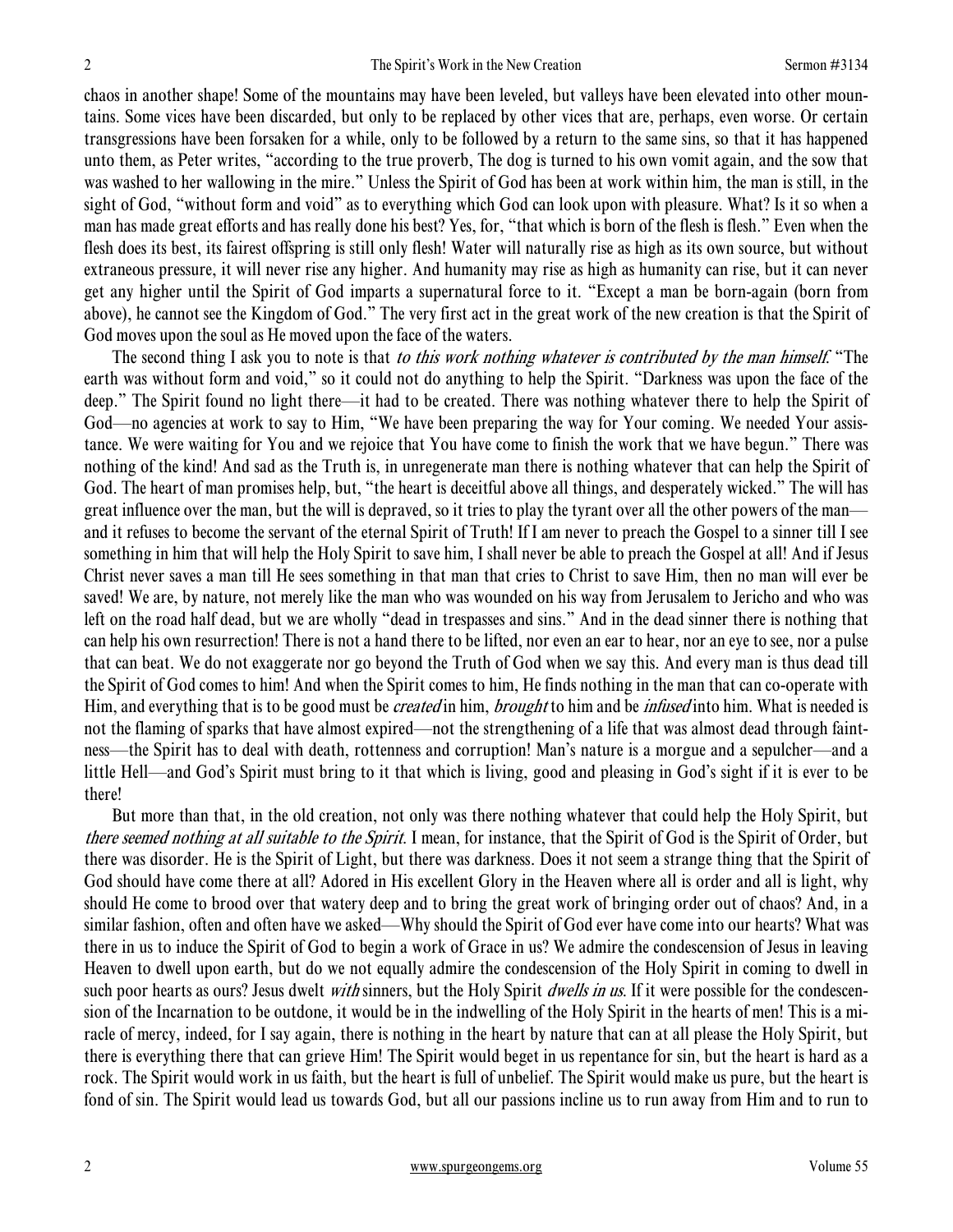everything that is contrary to Him. Yet does the Spirit of God come and work in us while our heart is nothing but chaos and our nature is full of darkness! For this wonderful mercy, let us bless and love the Spirit of God!

 Notice, also, that the Spirit of God is as mysterious in His coming into human hearts as He was in His working in the old Creation. I said before that we cannot explain how the Spirit of God brooded over the face of the waters. Some try to fetch a meaning out of the Hebrew word, but I believe it helps them very little. It is one of the deep mysteries of Scripture. Ever must the contact of the Spirit with materialism remain a marvel—and can we ever tell how the Spirit of God comes and deals with sinful men? We know that our Savior, Himself, said to Nicodemus, "The wind blows where it wishes, and you hear the sound thereof, but cannot tell from where it came and where it goes: so is everyone that is born of the Spirit."

 But mysterious as it is, it is real—as those who have experienced it know—and as those may see who will watch the effects which the Spirit produces upon the hearts of men. I would like to ask all in this present assembly whether they know anything about the mysterious working of the Holy Spirit in their souls. Beloved Hearers, there may be many things of which you may be ignorant and yet you may be none the worse for that ignorance. But if you are ignorant of the working of the Holy Spirit in your spirit, then you are ignorant of eternal life—ignorant of the one thing necessary to deliver you from Hell and lift you up to Heaven! Have you ever experienced within your spirit a Divine Power that turned you from your old habits and old ways—and that made such a radical change in you that you are no longer what you once were—a change that was practically to you a new birth, a new creation? I pray you not to deceive yourselves about this matter! Sinners had to be born-again in the Apostles' time and they must be born-again now if they are ever to see or to enter the Kingdom of God! It was necessary that they should be regenerated in the days of Christ, but it is equally necessary now. And it is not merely necessary for people who have been to prison or who have been thieves and drunks—it is equally necessary for you, the children of godly parents, for you respectable people, for you who have never done a dishonorable action in all your lives! You are not yet partakers of the Divine Nature unless the Spirit of God, in the deep mystery of His almighty power, has worked that new life in your soul! Solemnly have I asked myself this question, "Have I been born-again?" And I urge each one of you earnestly to examine yourselves upon this all-important matter. Do you know that this new life has been put within you? Let none of us be satisfied unless we know that it is so! What an awful thing it would be to be in doubt whether I am a child of God or not—whether I am on the road to Heaven or not! May God grant that none of us may be in such doubt, even for an hour—but may we have absolute certainty upon this point, mysterious though it is!

 We have so far noted that the Spirit of God moved upon the face of the waters as the first act of the six-days' work and that by this movement nothing on the earth contributed or was congruous, that this movement was a mystery and yet very real. Note, next, that this movement was most effectual. "The earth was without form, and void," but that did not defeat the purpose of the Spirit of God. "Darkness was upon the face of the deep," but He could work in the dark. The darkness did not hinder Him and, blessed be God, the deep depravity of our nature does not prevent the Holy Spirit from creating it anew in Christ Jesus! Without God, the turning of a heart of stone into flesh would surely be impossible! And if there had ever been an impossibility of impossibilities, I feel that the changing of my nature would have been that impossibility—and each Christian here may feel the same with regard to himself or herself. But nothing is too hard for the Lord! Though a man may have had no knowledge of the Gospel up to the time when the Spirit of God came upon him, or though he may have been as violently opposed to that Gospel as he possibly could be, yet let the Spirit of God savingly deal with that man and all hindrances disappear, all opposition gives way and the work of Grace is effectually accomplished! Light came when God said, "Let there be light." The waters were separated, the dry land appeared and the winged fowl, the fish that swim in the deep, the cattle that crowd the fields and man, himself, in the image of God all these came at the Lord's command! Chaos had become a garden and death blossomed into life!

Volume 55 www.spurgeongems.org 3 It only needed the Spirit of God to come and then the work was effectually done. And this is a point I want to mention as good cheer to some who are here. You may be dead in sin, but the Spirit of God can quicken you! Dear Brother, you may be preaching to those who are dead in sin, but preach the Gospel to them all the same! It is your business to preach the Gospel to dead sinners, for it is the Gospel that makes the dead to live! If we had to look for some natural goodness in the sinner before we preached the Gospel to him, we would never preach to him at all! But we have to go to him where he is, with darkness over his soul and ruin and confusion all around—and while we preach the Word, the Spi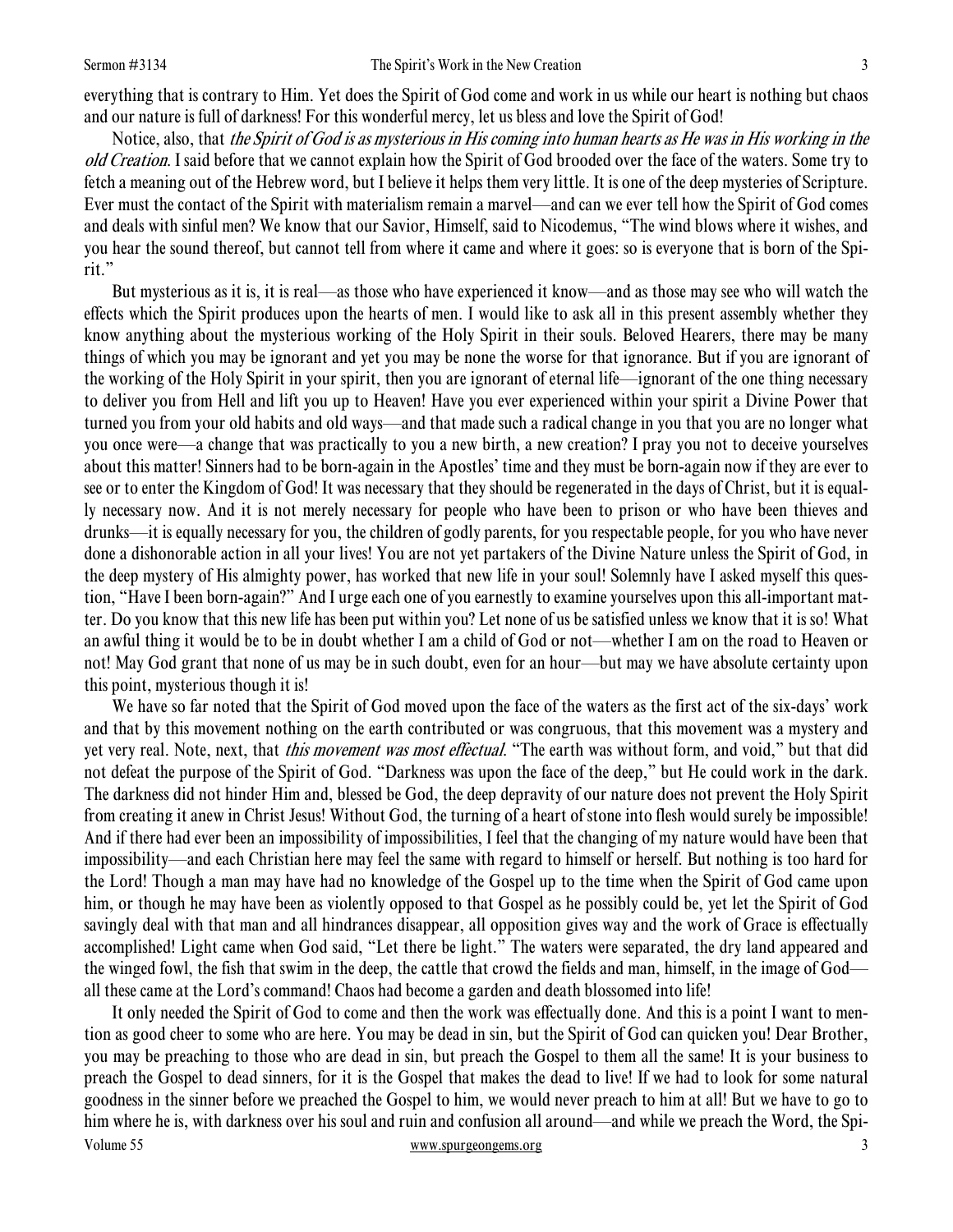rit of God accompanies it with saving power and the man is made to live—and he is fashioned in the image of God! Blessed be God, the Spirit's work is always effectual! It is possible to grieve and to resist the Holy Spirit, but when He puts forth His almighty power, then He is irresistible! The will is sweetly inclined and the man cries, "Great God, I yield, constrained by mighty love. I throw down my weapons of rebellion and I willingly go as Your gracious Spirit leads me."

I want you to also notice that *where the Spirit came, the work was carried on to completion*. The work of Creation did not end with the first day, but went on till it was finished on the sixth day. God did not say, "I have made the light and now I will leave the earth as it is." And when He had begun to divide the waters and to separate the land from the sea, He did not say, "Now I will have no more to do with the work." He did not take the newly-fashioned earth in His hands and fling it back into chaos, but He went on with His work until, on the seventh day, when it was completed, He rested from all His work and, glory be to God, He will not leave unfinished the work which He has commenced in our souls! Where the Spirit of God has begun to move, He continues to move until the work is done. And He will not fail or turn aside until all is accomplished. How we ought to bless His name for this! If the Spirit of God ever did utterly leave His work in any man's soul undone, then each one here might feel, "He may leave it unfinished in me"—and there would remain no solid comfort for any one of us! If a child of God could ever fall from Grace, then you and I might be among the first to fall, but Jesus said, "My sheep hear My voice, and I know them, and they follow Me: and I give unto them eternal life; and they shall never perish, neither shall any pluck them out of My hand." Rightly do we sing—

#### "The work which wisdom undertakes Eternal mercy never forsakes!"

As surely as there is a first day, there will come a seventh day in which God will rest because His work will be completed. And as surely as the Spirit of God has moved upon our soul and there has come to us light instead of darkness, so shall there be a day of rest in which we shall keep the Sabbath of God with Him forever, because the Spirit's work has been completed in us even as the work of Christ has been finished on our behalf.

II. Now, having thus tried to draw a parallel between the Spirit's work in the old and the new Creation, let me go on to the practical part of this evening's meditation and try to show you, in the second place, that THE PARALLEL WE HAVE DRAWN FURNISHES MANY ENCOURAGEMENTS.

And first, it furnishes encouragement to those distressed sinners who fear that they are utterly beyond the possibility of salvation. "I," says one, "am conscious that there is no good in me of any sort whatever. And I am so wicked that grim despair has settled down upon my heart." Listen to the text, my Brother—"The earth was without form, and void; and darkness was upon the face of the deep." Is not that an exact description of your heart? "Oh, yes," you say, "that is a terribly true picture of myself!" Well, what comes next? "And the Spirit of God moved upon the face of the waters." While there was confusion, while there was darkness—before there was any sort of preparation for the coming of the Spirit, any kindling of flambeaux with which to break the darkness, or anything that would have seemed like the beginning of order, the Spirit of God moved upon the face of the waters! Then why should He not move in your soul? Others who were in just as sad a condition as you are now in, have been saved—then why should you not also be saved? You have been a gross sinner, but other equally gross sinners have received the Spirit of God, who has brought Christ to them—so why should not you? If you have been the vilest of the vile, there is one text that still gives you good cheer. It is that one where Paul speaks of himself as the chief of sinners and yet declares that he was saved. You cannot be a greater sinner than the chief of sinners! The chief is first of all and you can only be second to the chief. Or if you are even equal to him, God has proved His power to save you by saving Saul of Tarsus! Think of what Saul's case was like when he was on the road to Damascus. Why, if it were possible, it was more chaotic than chaos, itself, and darker than the primeval darkness! He was exceedingly angry against the people of God and was bent upon their destruction! Yet the Spirit of God came upon him and within a few minutes he was crying out, "Lord, what will You have me to do?"

 Let me further say to you, poor despairing Soul, suppose such an one as you are should be saved—would it not be a wonder of Grace? "Yes," you say, "it would, indeed." Well, God is the great Wonder-Worker! It is His delight to do things which are very wonderful, for these bring Him the most glory. Men can do commonplace things, but wonders are worked by God! If He were to save you, would you not forever feel indebted to His Grace? "Yes," you say, "that I should, if He would take such a black and sinful one as I am and save me." Very well. This is just what He wants in His children, that they should forever love Him and praise Him—and feel that they are under gracious obligations of love to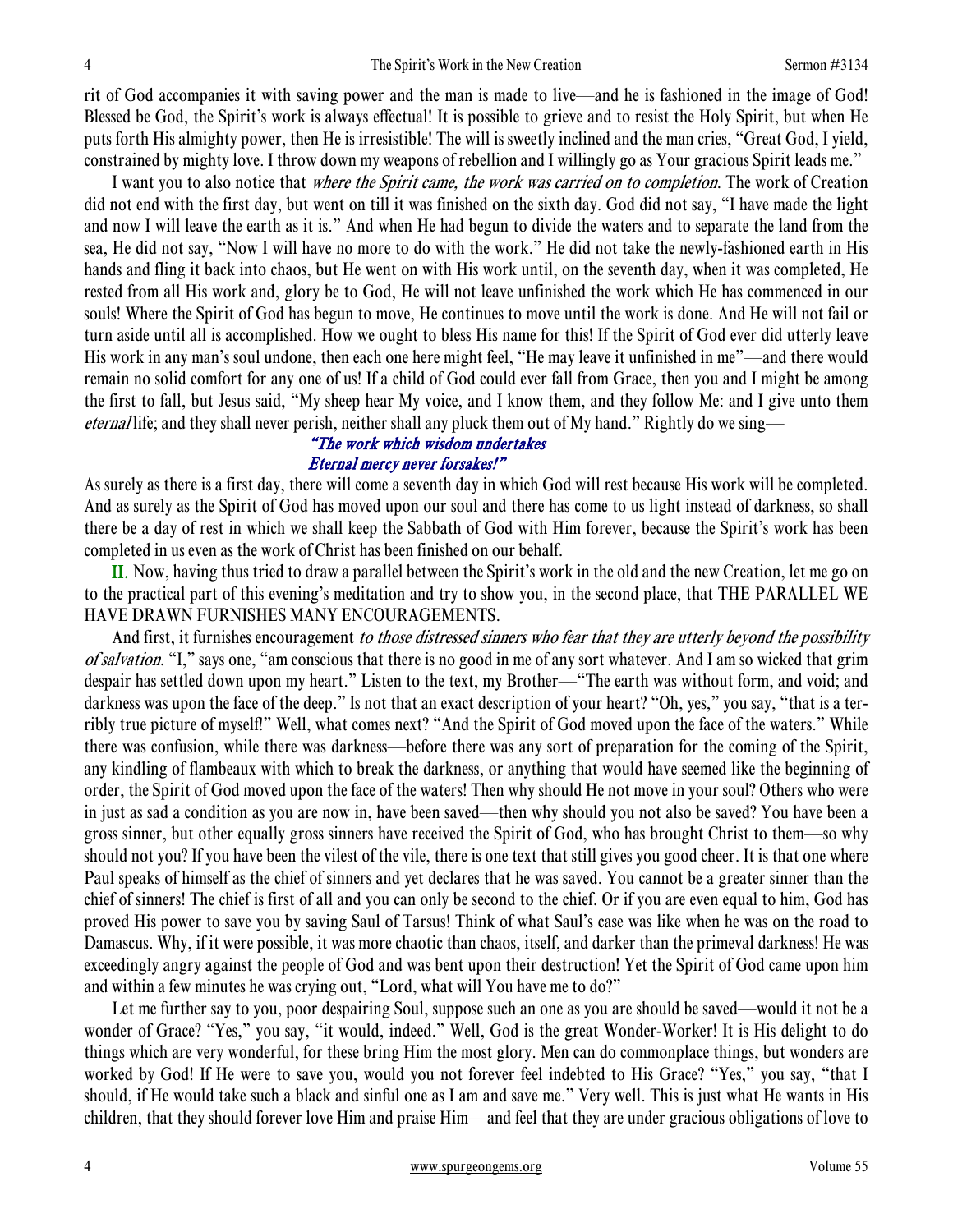Him. When God means to make a great saint, He often uses a great sinner as the raw material. It is the man who is greatly in debt who loves the friend who discharges his debt. If I were a physician and I wanted to establish my fame, do you think that I should trouble about you who have a finger ache or some other trifling complaint? No! If I wanted London to ring with the story of my cures, I would try to find out the man who is nearest to the gates of death, or one who is afflicted with many diseases at once, for if I healed *him*, all would be amazed and it would be reported everywhere, "This man has worked this great marvel." Now, Christ is the Physician and you are the patient. And the worse you are, the more glory can He get out of you! He is certainly able to save you, bad as you are, and so He will glorify His name as a Savior. "It shall be to the Lord for a name, for an everlasting sign that shall not be cut off." Thus I say unto you, O Soul, though you are empty of everything but sin, the Spirit of God can fill you with Grace! And though darkness enshrouds you, the Spirit of God can come upon you and make you light in the Lord! So you need not despair, but rather give your ear attentively to this promise of the Lord Jesus Christ—"He that believes and is baptized shall be saved." Or this, "God so loved the world that He gave His only begotten Son, that whoever believes in Him should not perish, but have everlasting life." May the Spirit of God lead you to believe in Jesus!

There is an equal encouragement in this text *for those who are the people of God, or who once thought that they* were, but who have fallen into a very sad and miserable condition. There are some who have walked in the Light of God and enjoyed sweet fellowship with Him, but they have been very careless, or they have neglected private prayer, or perhaps they have fallen into sin and now they have got into such a state of heart that they cannot see anything gracious in themselves. "Oh," says such an one, "I am worse than the sinner who never knew Christ! I feel as if I had played the apostate, like Judas, or as if I had turned aside, like Demas, loving the present world, or as if I were a tree without fruit, twice dead, plucked up by the roots. I feel that in myself there is no order of Grace and no light of love." Listen, dear Friend, to my text—"And the earth was without form, and void, and darkness was upon the face of the deep. And the Spirit of God moved upon the face of the waters." I bless God that I have many a time known what it is, when I felt most barren, to be made to blossom and bring forth fruit—and when apparently most dead, suddenly to be quickened into ecstatic life! And when I have, in my own estimation, lain at Hell's door, yet by one promise applied with power, by one flash of the Divine energy, to be lifted up and made to say, even in that place wherein my soul slept, like Jacob did at Bethel, "This is none other but the house of God, and this is the gate of Heaven."

 Has not the Spirit of God often dealt so with you experienced saints who know what the ups and downs of the Christian life are? Has He not made you strong when you have been weak and made you to sing just after you had been sighing—and made the waters to be calmest just after the fiercest storm and your brightest days to follow just after the hurricane? Then have you rejoiced in the clear shining after rain, when the winter was over and gone and when the voice of the singing of birds was heard in your land! I know you have found it so! Then do you *now* think that the Lord waits to find some good thing in you before He will bless you? Did He not love you when you were in your blood, like an infant cast out into the field unwashed and unswaddled? Do you think that His arm is shortened, or that His love is diminished? You say that you have been unfaithful to Him, but He abides faithful! Your faith may seem to be dead, but "your life is hid with Christ in God." You feel so foul, but—

> "There is a fountain, filled with blood, Drawn from Immanuel's veins And sinners, plunged beneath that flood, Lose all their guilty stains!"

Do not despair, dear Friend—look again to the Cross—begin again where you began before! Remember the simple story that I told you long ago of poor Jack the Huckster, [See Sermon #47, Volume 1—CHRIST'S PRAYER FOR HIS PEOPLE—Read/download the entire sermon, free of charge, at http://www.spurgeongems.org.] Who used to sing—

## "I'm a poor sinner, and nothing at all, But Jesus Christ is my All-in-All."

Get back to that point, dear Brother or Sister, and so you will get back to Light of God and once more you will realize that the Spirit of God is working within your spirit!

I think our text also gives encouragement to those who are working for God. You are not now thinking about yourself. You have, by Divine Grace, advanced beyond that stage, and you are thinking about others. You are going to take a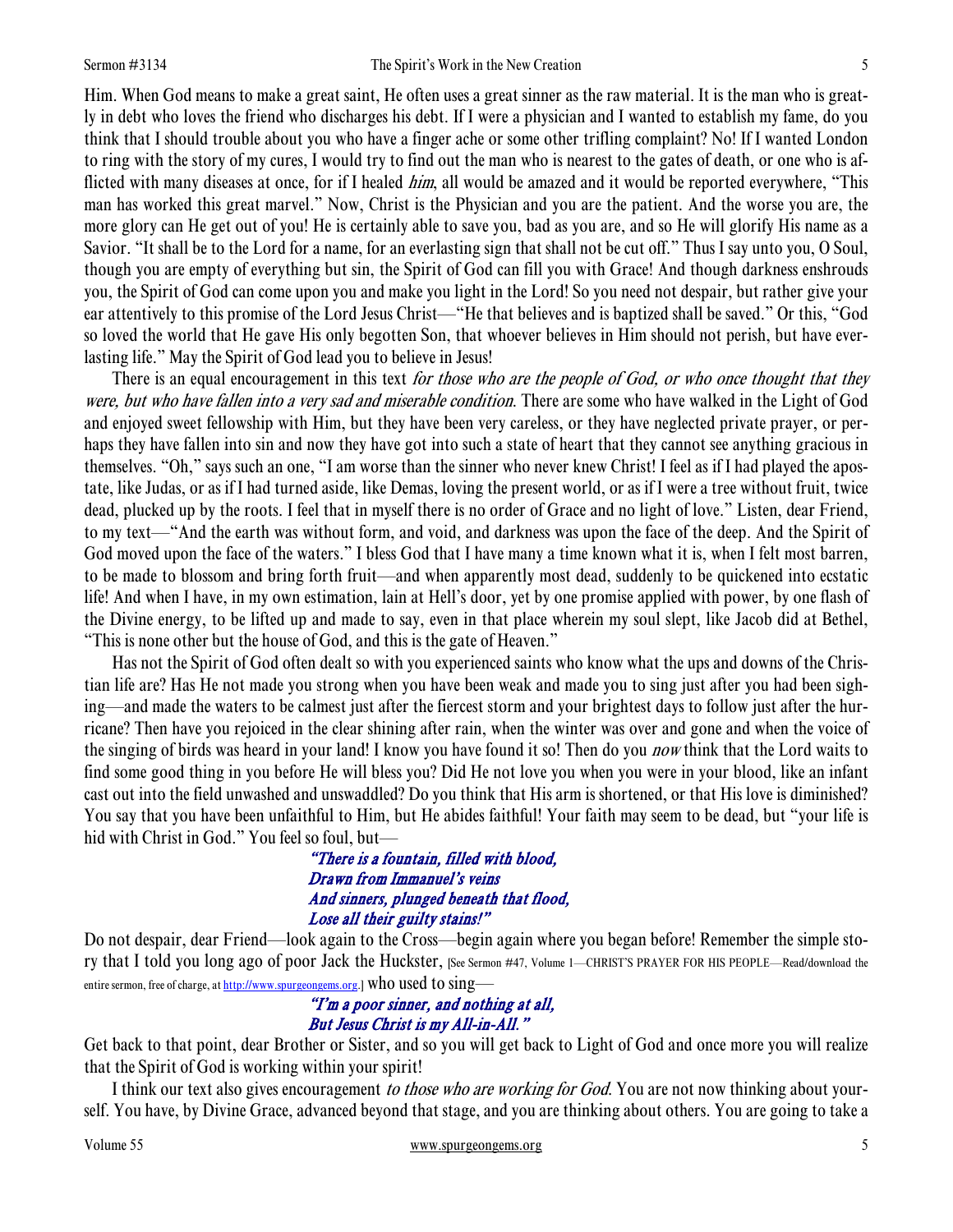district and visit it—and there are places there that swarm with the worst of characters. You do not know any good people there who are at all likely to welcome and assist you. Go there, my dear Brother! Venture there, my dear Sister, without any fear, remembering that although "the earth was without form, and void, and darkness was upon the face of the deep, the Spirit of God moved upon the waters." Go to that dark spot, for the Spirit of God will go with you! He will guide you through the darkness and through the chaos—and will help and bless you. Missionaries have gone to lands where the people were cannibals, but they have not been unsuccessful. The Gospel has been carried to people who were so degraded that they did not seem to have any sense of possessing even a soul—yet the Gospel had not been without fruit among them! No race of men has ever been discovered that has been sunk too low for the Spirit of God to work upon them and to save them! Let us never despair of any, or think that they are beyond the Spirit's power.

 "But," says one, "I would like to speak to those who are willing to hear me and who are anxious to be saved." No doubt you would, for most people like easy work, but if the Lord sends you to those who do not wish to be saved, and who have no care at all about religion, you must not pick and choose your work—you must go where God sends you! Would you not like to go where God would get the most glory? Of course you would! Well, He gets the most glory when big sinners are saved, when those who hated Him most begin to love Him, when those who were most opposed to His Truth gladly receive it! Then there is the greatest triumph of His Grace and the greatest glory to His holy name. I have sometimes thought that I would like to have lived in England in the days of the Puritans. It must have been a great privilege to have heard some of those old masters of theology preaching the Gospel and to have mingled with the holy multitudes that worshipped God in those days when this land was a very Paradise. But there is more need of the preacher of the Gospel now than ever there was and, therefore, he ought to be glad to be where he is most needed. A good servant would rather that his master put him where there is plenty for him to do than let him be where there are more workers than work! I see the thick clouds of Popery spreading over the land in every direction and see scarcely anything in the signs of the times that tends to cheer one's heart. I see plenty of comfort in the Scriptures! I have abundant joy in the Lord and rest in Him, but as for the way in which things are going in all the churches—ah, Lord God, how has Your Spirit been restrained and how little work does He appear to be doing in these evil times! But because the times are dark, shall we despair? No, but still remember that when "the earth was without form, and void, and darkness was upon the face of the deep"—then "the Spirit of God moved upon the face of the waters."

Was it not so in Christ's own day and in the time of the Apostles? The world was sunk in sin, superstition and cruelty—but after Pentecost thousands were converted! Was it not so in Luther's day? The professing church, like another Samson, was lulled to sleep upon the lap of the Delilah of Rome! And the church's locks were utterly shorn—its strength was gone and it was delivered over to the Philistines. But, in due time, the Spirit of God came into the darkness and the great Truth that we are justified by faith—not by the works of the Law—was like a repetition of the ancient command and its sequel, "Let there be light, and there was light." Blessed be God, the darkness of those days could not keep back the light of Luther's preaching! Nor Calvin's clear transparent preaching and Zwingli's burning words! And if all England should become black as night and things grow worse, and worse, and worse, and worse, until they come to the worst—and Satan lords it over all—there would be no cause for fear even then! Fearlessly should the soldiers of Christ still go on, for the Spirit of God will again move when chaos and darkness reign! Be of good cheer, Brothers and Sisters in Christ! Pray on, work on, trust on and God will indeed bless you!

 I earnestly pray that those to whom I have spoken may receive whatever of the Truth of God I have uttered. And especially do I pray this for the seeking sinner. How I long that he may realize that the only power that can save him lies outside himself! If you are ever to be accepted before God, you will never be accepted through anything that you are in yourself. You will have to be accepted in Christ Jesus and, in order to be accepted in Christ Jesus, you must have faith in Jesus. If you are ever to be a living child of the living God, the Spirit of God must quicken you! There is in you nothing whatever that can recommend you to God. He and He, alone, must save you if you are ever to be saved. "Why," says one, "you drive me to despair by talking like that!" I wish I could drive you to such despair as would make you cease from your own works and leave off all ideas of self-salvation—and make you fall as one dead before the Throne of Mercy and cry, "Lord, save me, or I perish!" We cannot too plainly preach that salvation is of the Lord alone! Everything that is of Nature's spinning will have to be unraveled and the soul must be clothed in the spotless robe of the righteousness of Christ. You may build on the sandy foundation of creature merit, but all you build will surely come down! Oh, that you may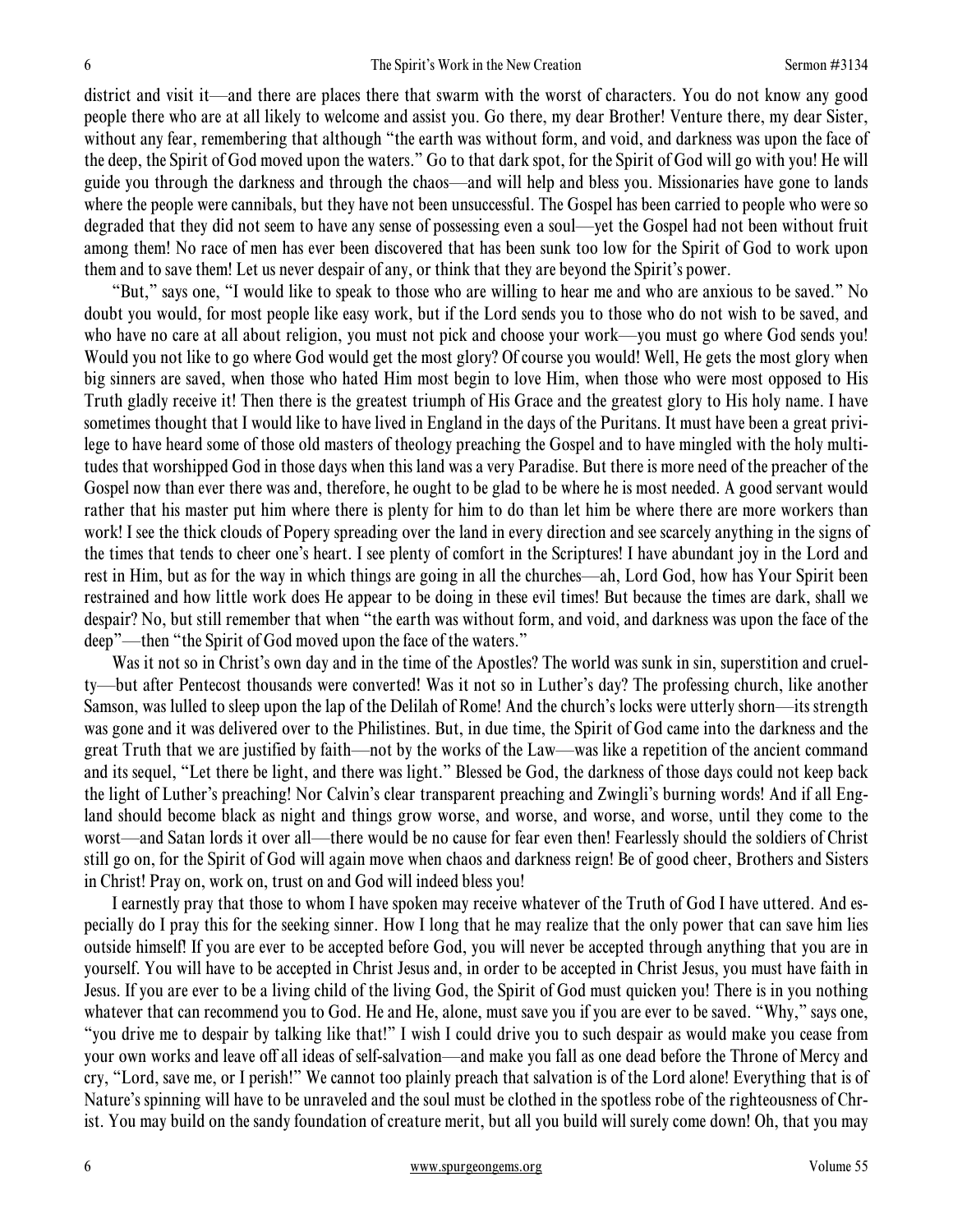cease from such foolish building and that you may build upon what Jesus Christ has done! There you will build upon the Rock, the real foundation! If the Spirit of God will enable you to build there, you will have built for eternity! May Grace, mercy, and peace be with you in so doing, through Jesus Christ our Lord! Amen.

# EXPOSITION BY C. H. SPURGEON: PSALM 50.

 Verses 1-4. The mighty God, even the LORD, has spoken, and called the earth from the rising of the sun until the going down thereof. Out of Zion the perfection of beauty, God has shined. Our God shall come, and shall not keep silence: a fire shall devour before Him and it shall be very tempestuous round about Him. He shall call to the heavens from above, and to the earth, that He may judge His people. To profess to be the people of God is a very solemn thing, for the Apostle Peter tells us that "judgment must begin at the house of God." Those who profess to be His people shall be like the wheat on the threshing floor. John the Baptist, preparing the way for the first coming of Christ, said of Him, "whose fan is in His hand, and He will thoroughly purge His floor." When He comes again, He will separate the precious from the vile, the true saint from the mere pretender!

5, 6. Gather My saints together unto Me, those that have made a Covenant with Me by sacrifice. And the heavens shall declare His righteousness: for God is Judge, Himself. Selah. He will not depute this office to another. He knows the details of each case, He knows the motives that have been at the back of every action, He knows the Law and He knows what sentence ought to be passed in every instance. "God is Judge, Himself."

7-9. Hear, O My people, and I will speak, O Israel, and I will testify against you: I am God, even your God. I will not reprove you for your sacrifices or your burnt offerings, to have been continually before Me. I will take no bullock out of your house, nor he goats out of your folds. Observe what contempt God expresses in this Psalm for all mere ceremonial sacrifices. They were ordained by God and were acceptable to Him when offered with a right motive. But apart from that motive and apart from their spiritual significance, what was there in them to make them acceptable to the Most High? Does the Lord delight in the fat of bulls or the blood of goats? There can be nothing in these things, in themselves, that can please His infinite mind, so He says of them, "I will take no bullock out of your house, nor he goats out of your folds." Where the heart was not given with the offering, it could not be well-pleasing unto the Lord.

10, 11. For every beast of the forest is Mine, and the cattle upon a thousand hills. I know all the fowls of the mountains, and the wild beasts of the field are Mine. If any man thinks that he can make God his debtor by any offering that he brings to Him, what a great mistake he makes! Whatever you bring to God, you will only bring to Him what is already His! The silver and the gold are His as well as "the cattle upon a thousand hills." What we willingly bring to Him out of heartfelt gratitude, He will graciously accept, but if we imagine that there is any merit in what we give, He will have nothing to do with it.

12, 13. If I were hungry, I would not tell you: for the world is Mine, and the fullness thereof. Will I eat the flesh of bulls, or drink the blood of goats?"Think you that there is any offering that man can present to Me which can appease My wrath, or give Me pleasure?"

14. Offer unto God thanksgiving; and pay your vows unto the Most High. The offering of the heart is better than the gift from the purse. The praise and thanksgiving that come out of the very soul—these God will accept.

15, 16. And call upon Me in the day of trouble: I will deliver you and you shall glorify Me. [See Sermons #1505, Volume 25— PRAYER TO GOD IN TROUBLE AN ACCEPTABLE SACRIFICE and #1876, Volume 31—ROBINSON CRUSOE'S TEXT—Read/download the entire sermons, free of charge, at http://www.spurgeongems.org.] But unto the wicked, God says, What have you to do to declare My statutes, or that you should take My Covenant in your mouth? There were, in those days, wicked priests who taught the people what they did not themselves practice, just as there are, in these days, men who because of their official position, have dared to stand up and declare the Gospel of Christ by which they were not, themselves, saved! And in which, indeed, they were not even Believers! Are they the men to preach the Truth of God? Are they fit to teach others? Assuredly not! "Unto the wicked God says, "What have you to do to declare My statutes, or that you should take My Covenant in your mouth?"

17-20. Seeing you hate instruction, and cast My words behind you. When you saw a thief, then you consented with him, and have been partaker with adulterers. You give your mouth to evil, and your tongue frames deceit. You sit and

Volume 55 www.spurgeongems.org 7